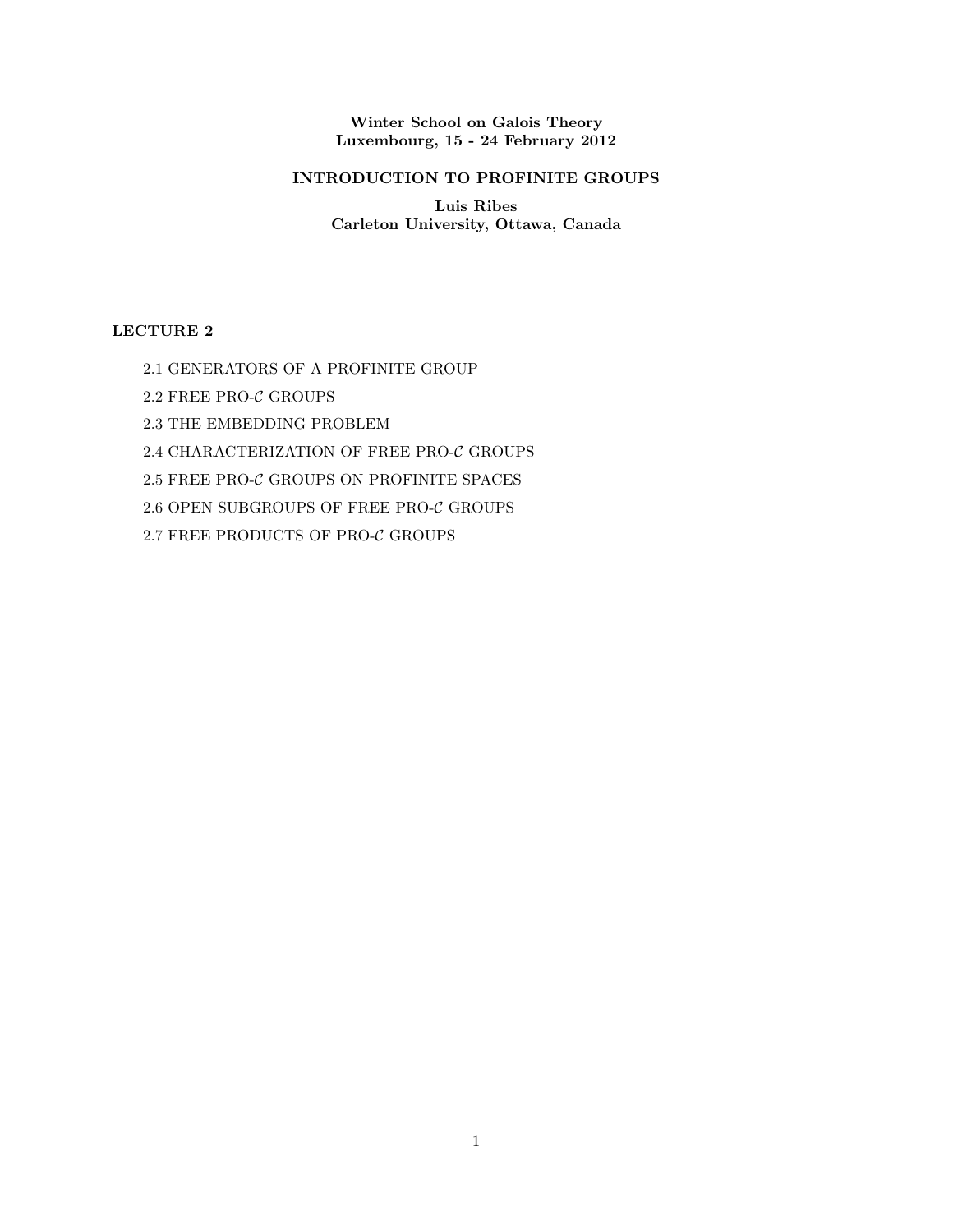#### 2.1 GENERATORS OF A PROFINITE GROUP

Let G be a profinite group and let X be a subset of G. We say that X generates  $G$  (as a profinite group) if the abstract subgroup  $\langle X \rangle$  of G generated by X is dense in G. In that case, we call X a set of generators of G, and we write  $G = \langle X \rangle$ .

We say that a subset X of a profinite group G converges to 1 if every open subgroup U of G contains all but a finite number of the elements in X. If X generates  $G$  and converges to 1, then we say that X is a set of generators of G converging to 1.

A profinite group is *finitely generated* if it contains a finite subset  $X$  that generates  $G$ .

A profinite group G is called *procyclic* if it contains an element x such that  $G = \langle x \rangle$ . Observe that a profinite group G is procyclic if and only if it is the inverse limit of finite cyclic groups.

**Example.**  $\hat{\mathbf{Z}}$  and  $\mathbf{Z}_p$  are procyclic groups. If p and q are different prime numbers, then  $\mathbf{Z}_p \times \mathbf{Z}_q$  is procyclic. On the other hand,  $\mathbf{Z}_p \times \mathbf{Z}_p$  can be generated by two elements, but it is not procyclic.

**Remark** that if X is a set of generators converging to 1 of a profinite group G, then the topology on  $X - \{1\}$ induced from G is the discrete topology. If X is infinite,  $\bar{X} = X \cup \{1\}$ . If  $1 \notin X$  and X is infinite, then  $\bar{X}$ is the one-point compactification of X.

#### **2.1.1 Proposition** Every profinite group G admits a set of generators converging to 1.

*Proof.* Consider the set P of all pairs  $(N, X_N)$ , where  $N \triangleleft_c G$  and  $X_N \subseteq G - N$  such that

(i) for every open subgroup U of G containing  $N, X_N - U$  is a finite set; and (ii)  $G = \langle X_N, N \rangle$ .

Note that these two conditions imply that  $\hat{X}_N = \{xN \mid x \in X_N\}$  is a set of generators of  $G/N$  converging to 1. Clearly  $P \neq \emptyset$ . Define a partial ordering on P by  $(N, X_N) \preceq (M, X_M)$  if  $N \geq M, X_N \subseteq X_M$  and  $X_M - X_N \subseteq N$ . We first check that the hypotheses of Zorn's Lemma are met. Let  $\{(N_i, X_i) \mid i \in I\}$  be a linearly ordered subset of P; put  $K = \bigcap_{i \in I} N_i$  and  $X_K = \bigcup_{i \in I} X_i$ . We claim that  $(K, X_K) \in \mathcal{P}$ . Clearly  $X_K \subseteq G - K$ . Observe that for each  $i \in I$ , the natural epimorphism  $\varphi_i: G/K \longrightarrow G/N_i$  sends  $\tilde{X}_K$  onto  $\tilde{X}_i$ . Then  $\tilde{X}_K$  generates  $G/K = \underleftarrow{\lim}_{i \in I} G/N_i$ . Hence condition (ii) holds. Finally, we check condition

(i). Let  $K \leq U \triangleleft_o G$ ; then there is some  $i_0 \in I$  such that  $U \geq N_{i_0}$ . So,  $X_K - U = X_{i_0} - U$ . Therefore,  $X_K - U$  is finite. This proves the claim. One easily verifies that  $(K, X_K)$  is an upper bound for the chain  $\{(N_i, X_i) \mid i \in I\}$ ; hence  $(\mathcal{P}, \preceq)$  is an inductive poset. By Zorn's Lemma, there exists a maximal pair  $(M, X)$ in P. To finish the proof, it suffices to show that  $M = 1$ . Assuming otherwise, let  $U \triangleleft_{o} G$  be such that  $U \cap M$ is a proper subgroup of M. Choose a finite subset T of  $M - (U \cap M)$  such that  $M = \langle T, U \cap M \rangle$ . Clearly,  $(U \cap M, X \cup T) \in \mathcal{P}$ . Furthermore,  $(M, X) \prec (U \cap M, X \cup T)$ . This contradicts the maximality of  $(M, X)$ . Thus  $M = 1$ .  $\Box$ 

**NOTATION** Let  $G$  be a profinite group. Then

 $d(G)$ 

denotes the smallest cardinality of a set of generators of G converging to 1.

 $w_0(G)$  is the smallest cardinality of a fundamental system of neighbourhoods of 1.

Let X be a profinite space (=inverse limit of finite discrete spaces). Denote by  $\rho(X)$  the the cardinal of the set of all clopen subsets of  $X$ .

**2.1.2 Proposition** Let G be an infinite profinite group.

(a) If X is an infinite closed set of generators of G, then  $w_0(G) = \rho(X)$ .

(b) If X is an infinite set of generators of G converging to 1, then  $|X| = w_0(G)$ .

(c) If  $d(G)$  is infinite,  $w_0(G) = d(G)$ .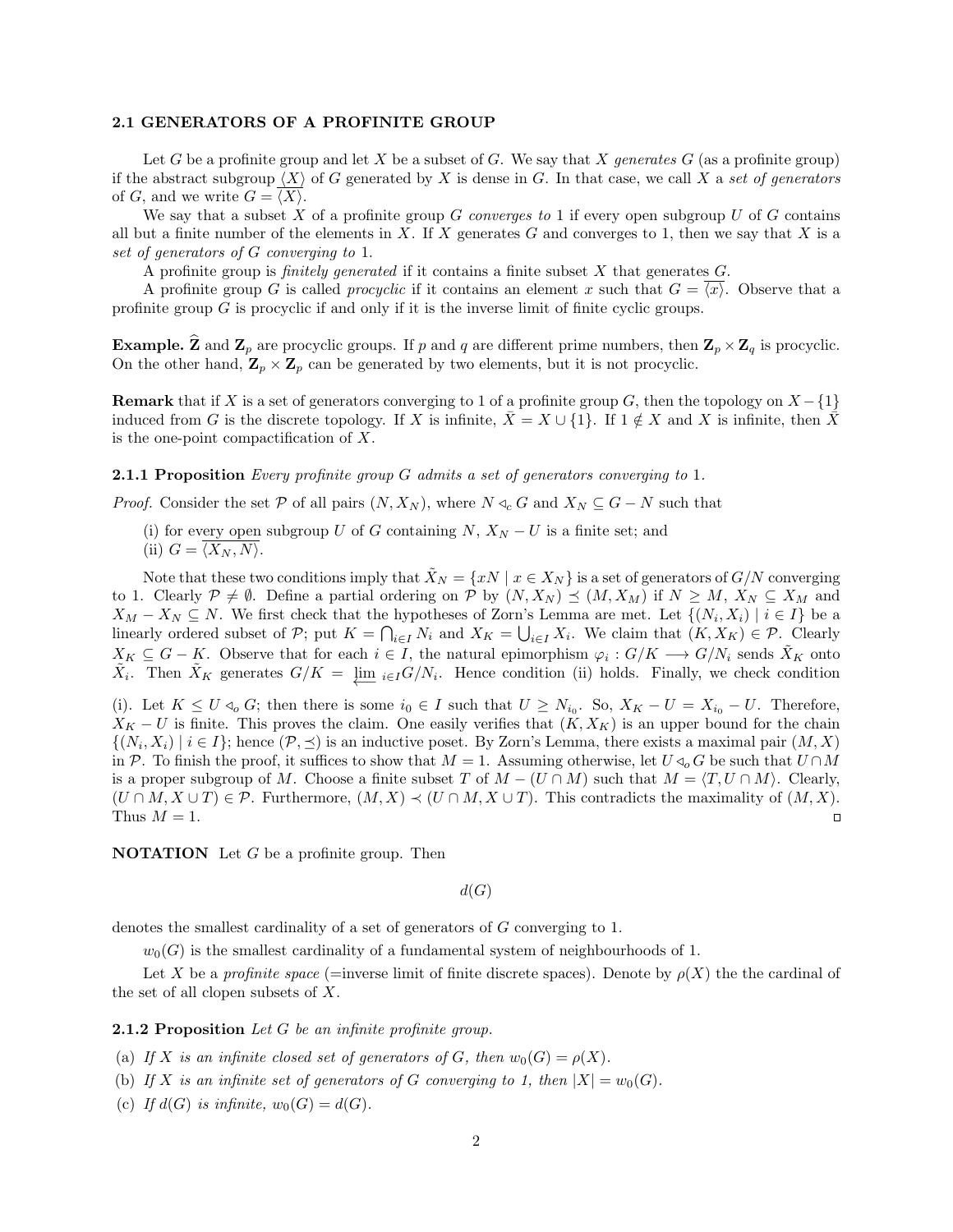Proof. See Section 2.6 in [RZ].

### **2.1.3 Proposition (Hopfian property)** Let G be a finitely generated profinite group and let

 $\varphi: G \longrightarrow G$ 

be a continuous epimorphism. Then  $\varphi$  is an isomorphism.

*Proof.* We claim that  $\varphi$  is an injection. To see this, it is enough to show that Ker( $\varphi$ ) is contained in every open normal subgroup of G. For each natural number n denote by  $\mathcal{U}_n$  the set of all open normal subgroups of G of index n. Then  $\mathcal{U}_n$  is finite. Define

$$
\Phi: \mathcal{U}_n \longrightarrow \mathcal{U}_n
$$

to be the function given by  $\Phi(U) = \varphi^{-1}(U)$ . Clearly  $\Phi$  is injective. Since  $\mathcal{U}_n$  is finite,  $\Phi$  is bijective. Let U be an open normal subgroup of G; then U has finite index, say n, in G. Therefore  $U = \varphi^{-1}(V)$  for some open normal subgroup V, and thus  $U \geq \text{Ker}(\varphi)$ , as desired. Hence  $\varphi$  is an injection. Thus  $\varphi$  is a bijection. Since G is compact, it follows that  $\varphi$  is a homeomorphism, and so an isomorphism of profinite groups.  $\Box$ 

**2.1.4 Proposition (Gaschütz, Roquette)** Let G and H be finitely generated profinite groups and let n be a natural number with  $d(G) \leq n$ . Let

$$
\varphi: G \longrightarrow H
$$

be a continuous epimorphism and assume that  $H = \overline{\langle h_1, \ldots, h_n \rangle}$ . Then there exist  $g_1, \ldots, g_n \in G$  such that  $G = \langle \overline{g_1, \ldots, g_n} \rangle$  and  $\varphi(g_i) = h_i$   $(i = 1, \ldots, n)$ .

Proof.

Case 1. G is finite.

For  $\mathbf{h} = (h_1, \ldots, h_n) \in H \times \cdots \times H$  with  $\langle h_1, \ldots, h_n \rangle = H$ , let  $t_G(\mathbf{h})$  denote the number of *n*-tuples

 $\mathbf{g} = (g_1, \ldots, g_n) \in G \times \cdots \times G$ 

such that  $\langle g_1, \ldots, g_n \rangle = G$  and  $\varphi(g_i) = h_i$  for all i. Let  $\mathbf{g} = (g_1, \ldots, g_n) \in G \times \cdots \times G$  be a tuple such that  $\varphi(g_i) = h_i$  for all *i*; then any tuple  $\mathbf{g}' = (g'_1, \ldots, g'_n)$  with  $\varphi(g'_i) = h_i$   $(i = 1, \ldots, n)$  must be in

$$
g_1 \text{Ker}(\varphi) \times \cdots \times g_n \text{Ker}(\varphi).
$$

Hence

$$
t_G(\mathbf{h}) = |\text{Ker}(\varphi)|^n - \sum t_L(\mathbf{h}),
$$

where the sum is taken over the collection of proper subgroups L of G for which  $\varphi(L) = H$ .

We have to show that  $t_G(h) \geq 1$ . This is certainly the case for certain types of tuples h, for example, take  $\mathbf{h} = \varphi(\mathbf{g})$ , where  $\mathbf{g} = (g_1, \ldots, g_n)$  and  $g_1, \ldots, g_n$  is a set of generators of G. Therefore the result follows if we prove the following assertion:  $t_G(\mathbf{h})$  is independent of **h**. Observe that this assertion holds if G does not contain any proper subgroup L with  $\varphi(L) = H$ , since in this case  $t_G(\mathbf{h})$  is precisely the total number of *n*-tuples  $\mathbf{g} \in G \times \cdots \times G$  such that  $\varphi(\mathbf{g}) = \mathbf{h}$ , namely  $|\text{Ker}(\varphi)|^n$ . We prove the assertion by induction on |G|. Assume that it holds for all epimorphisms  $L \longrightarrow H$  such that  $|L| < |G|$ . Then the above formula shows that  $t_G(\mathbf{h})$  is independent of **h**.

Case 2. G is infinite.

Let U be the collection of all open normal subgroups of G. For each  $U \in \mathcal{U}$  consider the natural epimorphism  $\varphi_U : G/U \longrightarrow H/\varphi(U)$  induced by  $\varphi$ . Then

$$
\varphi = \varprojlim_{U \in \mathcal{U}} \varphi_U.
$$

For  $h \in H$ , denote by  $h^U$  its natural image in  $H/\varphi(U)$ . Plainly  $H/\varphi(U) = \langle h_1^U, \ldots, h_n^U \rangle$ . Let  $\mathcal{X}_U$  be the set of all *n*-tuples  $(y_1, \ldots, y_n) \in G/U \times \cdots \times G/U$  such that  $\langle y_1, \ldots, y_n \rangle = G/U$  and  $\varphi(y_i) = h_i^U$   $(i = 1, \ldots, n)$ .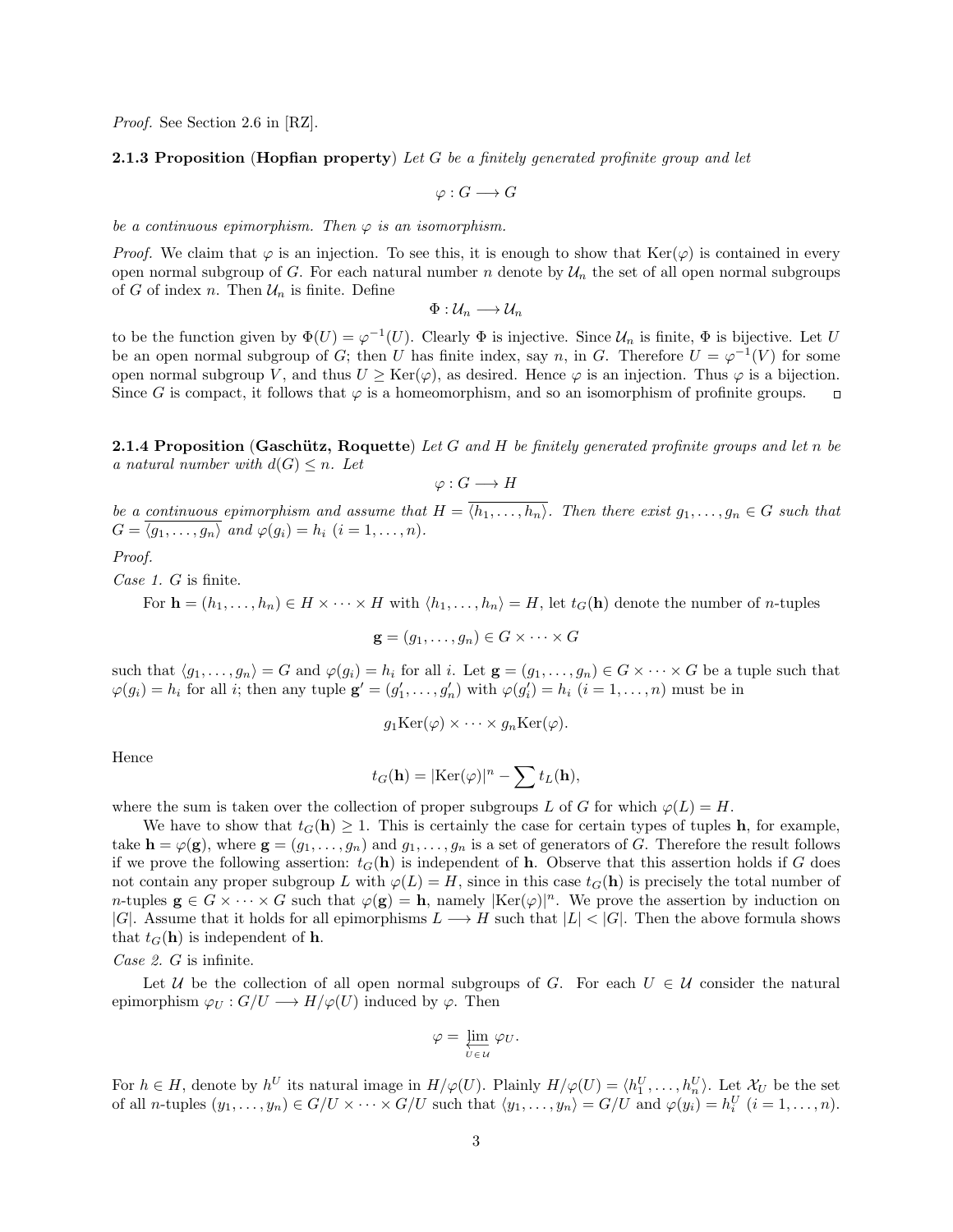By Case 1,  $\mathcal{X}_U \neq \emptyset$ . Clearly the collection  $\{\mathcal{X}_U \mid U \in \mathcal{U}\}\$ is an inverse system of sets in a natural way. It follows then from Proposition 1.6.2 that there exists some

$$
(g_1,\ldots,g_n)\in\varprojlim_{U\in\mathcal{U}}\mathcal{X}_U\subseteq G\times\cdots\times G.
$$

Then it is immediate that  $\varphi(g_i) = h_i$   $(i = 1, ..., n)$  and  $G = \overline{\langle g_1, ..., g_n \rangle}$ .

The following results are characterizations of the value  $w_0(G)$ ; they provide useful tools to prove results by transfinite induction. For proofs of these results can be found in [RZ], Theorem 2.6.4 and Corollary 2.6.6.

**2.1.5 Theorem** Assume that G is a pro-C group. Let  $\mu$  be an ordinal number, and let  $|\mu|$  denote its cardinal. Then  $w_0(G) \leq |\mu|$  if and only if there exists a chain of closed normal subgroups  $G_\lambda$  of G, indexed by the ordinals  $\lambda \leq \mu$ 

$$
G = G_0 \ge G_1 \ge \dots \ge G_\lambda \ge \dots \ge G_\mu = 1 \tag{1}
$$

such that

- (a)  $G_{\lambda}/G_{\lambda+1}$  is a group in C;
- (b) if  $\lambda$  is a limit ordinal, then  $G_{\lambda} = \bigcap_{\nu < \lambda} G_{\nu}$ .

Moreover, if G is infinite,  $\mu$  and the chain  $(*)$  can be chosen in such a way that

(c)  $w_0(G/G_\lambda) < w_0(G)$  for  $\lambda < \mu$ .

**2.1.6 Corollary** Let  $G$  be a profinite group and let  $X$  be a system of generators converging to 1. Then  $|X| \leq \aleph_0$  if and only if G admits a countable descending chain of open normal subgroups

$$
G = G_0 \ge G_1 \ge \cdots \ge G_i \ge \cdots
$$

such that  $\bigcap_{i=0}^{\infty} G_i = 1$ , that is, if and only if the identity element 1 of G admits a fundamental system of neighborhoods consisting of a countable chain of open subgroups.

# 2.2 FREE PRO-C GROUPS

#### 2.2.1 Definition

Let Y be a set and G a pro-C group. We say that a map  $\rho: Y \to G$  is convergent to 1 if every open normal subgroup of G contains a.e. (almost every, i.e. all but a finite number)  $\rho(y)$ ,  $y \in Y$ .

### 2.2.2 Definition

A pro-C group F together with a map  $\iota: Y \to F$  convergent to 1 is called a free pro-C group on the set Y if it satisfies following universal property: if  $\varphi: Y \to G$  is any map convergent to 1 of Y into a pro-C group G, then there exists a unique continuous homomorphism  $\overline{\varphi}$ :  $F \to G$  such that the diagram



commutes.

**2.2.3 Proposition** For every set Y there exists a unique free pro-C group on the set Y. It is denoted  $F_c(Y)$ .

Proof. (Sketch) If  $\iota: A \to F$  and  $\iota': A \to F'$  are free pro-C groups on Y, let  $\psi: F \to F'$  and  $\psi': F' \to F$  be the unique continuous homomorphisms such that  $\psi \iota = \iota'$  and  $\psi' \iota' = \iota$ . Then we must have  $\psi' \circ \psi = id_F$  and  $\psi \circ \psi' = id_{F'}$ . Thus F and F' are isomorphic, and hence  $F_{\mathcal{C}}(Y)$  is unique.

 $\Box$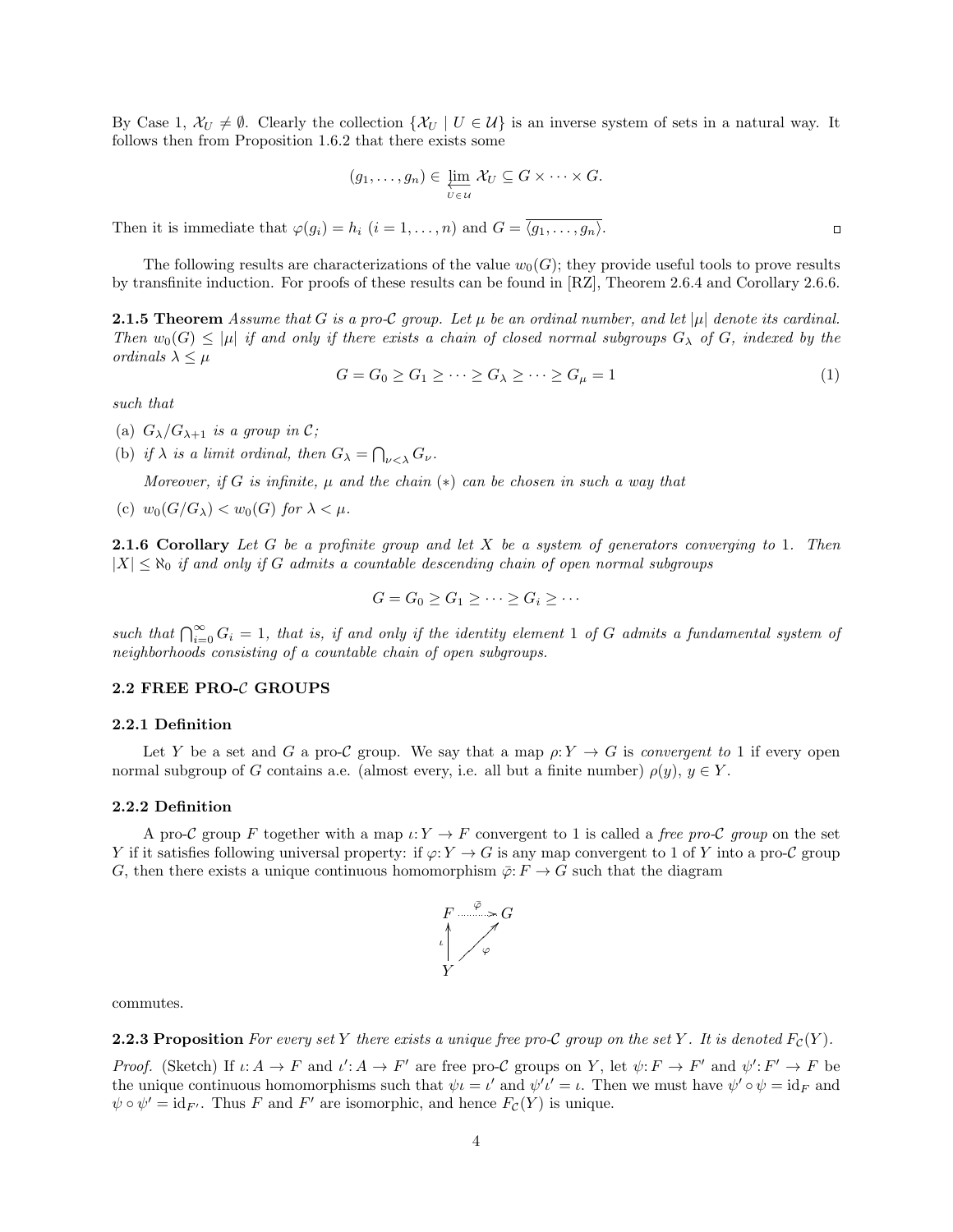We shall construct  $F_c(Y)$  in the following manner. Let  $\iota^0: Y \to \Phi$  be the abstract free group with basis Y and denote by  $N$  the system of all normal subgroups  $N$  of  $F$  such that

- (1)  $\Phi/N \in \mathcal{C}$ , and
- (2) N contains a.e.  $\iota^{0}(y)$   $(y \in Y)$ .

Set

$$
F_{\mathcal{C}}(Y) = \varprojlim_{N \in \mathcal{N}} \Phi/N.
$$

The compatible family  $\Phi \to \Phi/N$  of homomorphisms defines a homomorphism  $i: \Phi \to F_{\mathcal{C}}(Y)$ . Its image is dense in  $F_{\mathcal{C}}(Y)$ . Take  $\iota = i \circ \iota^0$ . Clearly  $\iota$  is convergent to 1. Now we claim that  $F_{\mathcal{C}}(Y)$  is free pro- $\mathcal{C}$  on Y: indeed, suppose G is a pro-C group and let  $\varphi: Y \to G$  be convergent to 1. Let  $\varphi_0: \Phi \to G$  be the unique homomorphism such that  $\varphi_0 \circ \iota^0 = \varphi$ .



One checks that  $\bar{\varphi}$  is continuous. It is unique because the image of i is dense.

# 2.2.4 Lemma

(a) Let  $F = F<sub>C</sub>(X)$  be a free pro-C group on a set X converging to 1. If F is also free pro-C on a set Y converging to 1, then the bases  $X$  and  $Y$  have the same cardinality.

(b) Let F be a free pro-C group on a finite set  $X = \{x_1, \ldots, x_n\}$ . Then, any set of generators  $\{y_1, \ldots, y_n\}$ of  $F$  with  $n$  elements is a basis of  $F$ .

#### Proof.

(a) Say X and Y are two bases of F. If both X and Y are infinite, the result follows from Proposition 2.1.2. Say that  $X = \{x_1, \ldots, x_n\}$  is finite and assume that  $|Y| > n$ . We show that this is not possible. Indeed, choose a subset  $X' = \{x'_1, \ldots, x'_n\}$  of Y, and define a map  $\mu : Y \longrightarrow F$  by  $\mu(x'_i) = x_i$   $(i = 1, \ldots, n)$ and  $\mu(y) = 1$  if  $y \in Y - X'$ . Since  $\mu$  converges to 1, it extends to a continuous epimorphism  $\bar{\mu}: F \longrightarrow F$ ; then, by Proposition 2.1.3,  $\bar{\mu}$  is an isomorphism, a contradiction.

(b) Consider the continuous epimorphism  $\psi : F \longrightarrow F$  determined by  $\psi(x_i) = y_i$   $(i = 1, ..., n)$ . Then  $\psi$  is an isomorphism by Proposition 2.1.3.

If  $F = F<sub>C</sub>(X)$  is a free pro-C group on the set X converging to 1. Define the rank of F to be the cardinality of X. It is denoted by  $rank(F)$ .

Given a cardinal number m, we denote by  $F_c(m)$  or  $F(m)$  a free pro-C group (on a set converging to 1) of rank m.

The next result is clear.

**2.2.5 Proposition** Let  $\Phi$  be an abstract free group on a finite basis X. Then the pro-C completion  $\Phi_{\hat{C}}$  of  $\Phi$ is a free pro-C group on X. In particular,  $rank(\Phi) = rank(\Phi_{\hat{C}})$ .

### Examples

- (a) The free profinite group of rank 1 is  $\hat{Z}$ . Observe that  $\hat{Z}$  is the free prosolvable (or proabelian, pronilpotent, etc.) group of rank 1, as well.
- (b) If p is a prime number, then  $\mathbb{Z}_p$  is the free pro-p group of rank 1.

The following result justifies the apparently artificial definition of free pro- $\mathcal C$  group that we have given above: why do we assume that Y converges to 1? [see also the comments at the end of Section 2.5].

 $\Box$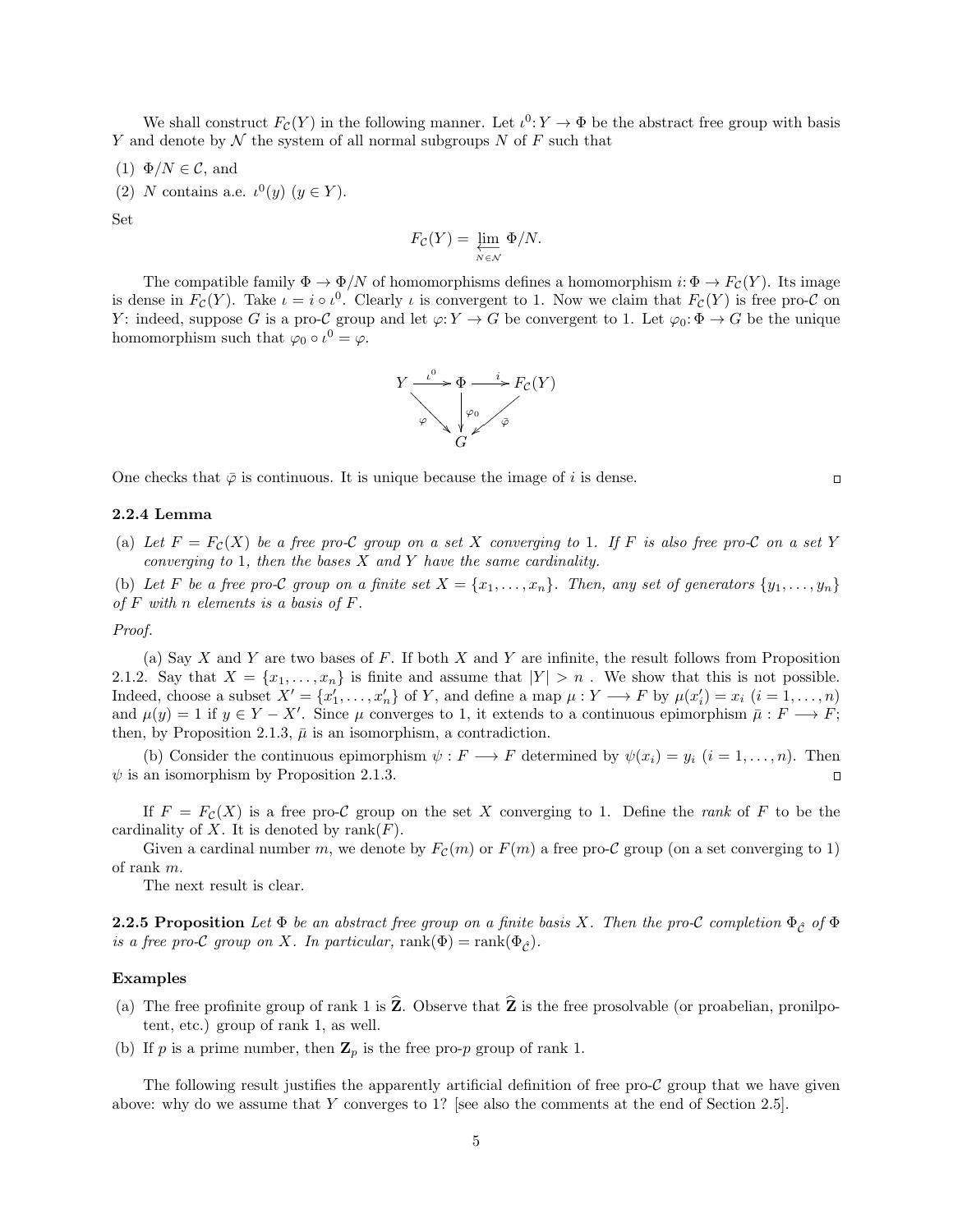#### **2.2.6 Proposition** Every pro-C group  $G$  is a quotient of a free pro-C group.

This is a consequence of Proposition 2.1.1.

# 2.3 THE EMBEDDING PROBLEM

**2.3.1 Motivation** Denote by  $\bar{F}$  an algebraic separable closure of a given field F. The Galois group  $G_{\bar{F}/F}$  of the extension  $\bar{F}/F$  is called the *absolute Galois group of F*. Let  $K/F$  be a Galois extension of fields and let  $\alpha: H' \longrightarrow H$  be a continuous epimorphism of profinite groups. Assume that  $H = G_{K/F}$ , the Galois group of  $K/F$ . Then there is an epimorphism

$$
\varphi: G_{\bar{F}/F} \longrightarrow H = G_{K/F}
$$

defined by restricting the automorphisms in  $G_{\bar{F}/F}$  to K. One question that arises often in Galois theory is the following: does there exist a subfield K' of  $\bar{F}$  containing K in such a way that  $H' = G_{K'/F}$  and the natural epimorphism  $G_{K'/F} \longrightarrow G_{K/F}$  is precisely  $\alpha$ ? This is called an *embedding problem*. A slightly different way of posing this question is the following: given the diagram

$$
G_{\overline{F}/F}
$$
\n
$$
H' \xrightarrow{\alpha} H = G_{K/F}
$$

is there a continuous epimorphism  $\varphi_1: G_{\bar{F}/F} \to H'$  making the diagram commutative?

This question will be considered by some of my colleagues in this conference. For us it serves as a motivation for the following definitions.

#### **2.3.2 Definition** Let G be a pro-C group.

(a) An embedding problem for G is a diagram of pro-C groups

$$
\begin{array}{ccc}\n & G & & \\
 & \downarrow \varphi & \\
1 & \to K \longrightarrow A \longrightarrow A \longrightarrow B \longrightarrow 1\n\end{array}
$$
\n(2)

with exact row, where  $\varphi$  is a continuous epimorphism of profinite groups.

(b) We say that the embedding problem  $(2)$  is 'solvable' or that it 'has a solution' if there exists a continuous epimorphism

$$
\bar{\varphi}: G \longrightarrow A
$$

such that  $\alpha\overline{\varphi} = \varphi$ . The above embedding problem is said to be 'weakly solvable' or to have a 'weak solution' if there is a continuous homomorphism

$$
\bar{\varphi}: G \longrightarrow A
$$

such that  $\alpha\bar{\varphi}=\varphi$ .

- (c) The kernel of the embedding problem (2) is the group  $K = \text{Ker}(\alpha)$ . We say that the embedding problem (2) has 'finite minimal normal kernel' if K is a finite minimal normal subgroup of A.
- (d) An infinite pro-C group G is said to have the 'strong lifting property' if every embedding problem (2) with  $w_0(B) < w_0(G)$  and  $w_0(A) \leq w_0(G)$  is solvable.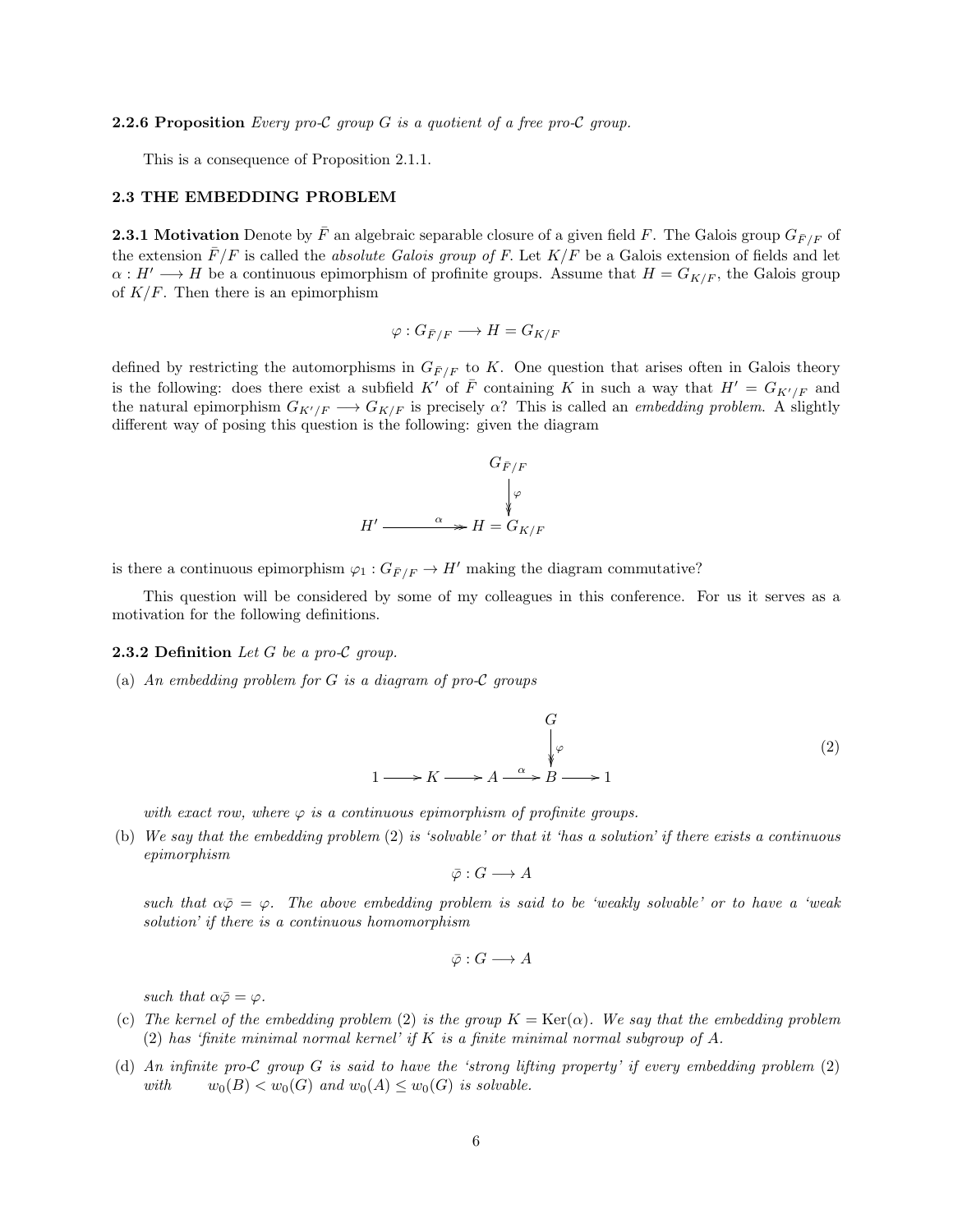**2.3.3 Lemma** Let G be a pro-C group. The following conditions are equivalent.

(a) G has the strong lifting property;

(b) G has the strong lifting property over embedding problems (1) with finite minimal normal kernel.

*Proof.* The implication (a)  $\Rightarrow$  (b) is obvious.

(b)  $\Rightarrow$  (a): Suppose G has the strong lifting property over embedding problems (1) with finite minimal normal kernel and let (1) be an embedding problem with  $w_0(B) < w_0(G)$  and  $w_0(A) < w_0(G)$ . It follows from Theorem 2.1.5 that there exist an ordinal number  $\mu$  and a chain of closed subgroups of K (see diagram (1))

$$
K = K_0 > K_1 > \cdots > K_{\lambda} > \cdots > K_{\mu} = 1
$$

such that

(i) each  $K_{\lambda}$  is a normal subgroup of A with  $K_{\lambda}/K_{\lambda+1}$  finite; moreover,  $K_{\lambda+1}$  is maximal in  $K_{\lambda}$  with respect to these properties;

(ii) if  $\lambda$  is a limit ordinal, then  $K_{\lambda} = \bigcap_{\nu \leq \lambda} K_{\nu}$ ; and

(iii) if  $w_0(A) = w_0(G)$  (therefore K is an infinite group and  $w_0(A/K) < w_0(A)$ ), then  $w_0(A/K)$  <  $w_0(A)$  whenever  $\lambda < \mu$ .

We must prove that there exists an epimorphism  $\bar{\varphi}: G \longrightarrow A$  such that  $\alpha \bar{\varphi} = \varphi$ . To do this we show in fact that for each  $\lambda \leq \mu$  there exists an epimorphism

$$
\varphi_{\lambda}: G \longrightarrow A/K_{\lambda}
$$

such that if  $\lambda_1 \leq \lambda$  the diagram



commutes, where the horizontal mapping is the natural epimorphism. Then we can take  $\bar{\varphi} = \varphi_{\mu}$ . To show the existence of  $\varphi_{\lambda}$ , we proceed by induction (transfinite, if K is infinite) on  $\lambda$ . Note that  $A/K_0 = B$ ; so, put  $\varphi_0 = \varphi$ . Let  $\lambda \leq \mu$  and assume that  $\varphi_{\nu}$  has been defined for all  $\nu < \lambda$  so that the above conditions are satisfied. If  $\lambda$  is a limit ordinal, observe that since  $K_{\lambda} = \bigcap_{\nu \leq \lambda} K_{\nu}$ , then

$$
A/K_{\lambda} = \varprojlim_{\nu < \lambda} A/K_{\nu} ;
$$

in this case, define  $\varphi_{\lambda} = \varprojlim_{\nu \prec \lambda} \varphi_{\nu}$ .

If, on the other hand,  $\lambda = \sigma + 1$ , we define  $\varphi_{\lambda}$  to be a solution to the embedding problem with finite minimal normal kernel



To see that such a solution exists, we have to verify that  $w_0(A/K_{\sigma}) < w_0(G)$  and  $w_0(A/K_{\lambda}) \leq w_0(G)$ . If  $w_0(A) < w_0(G)$ , these inequalities are clear. On the other hand, if  $w_0(A) = w_0(G)$ , we have

$$
w_0(A/K_{\lambda}) = w_0(A/K_{\sigma}) < w_0(A) = w_0(G),
$$

since  $K_{\sigma}/K_{\lambda}$  is a finite group and since condition (iii) above holds.

It is clear that in either case  $\varphi_{\lambda}$  satisfies the required conditions.

 $\Box$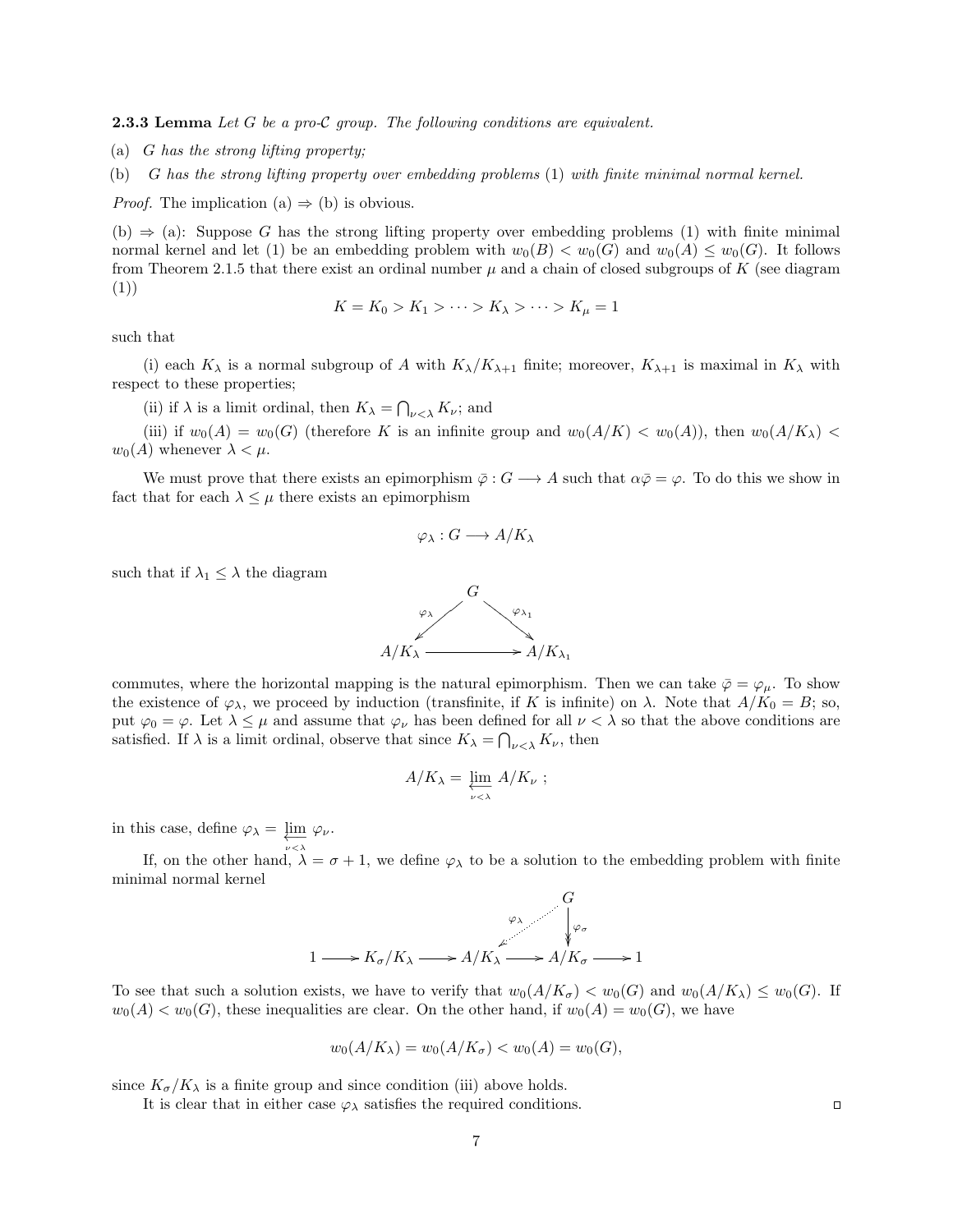#### 2.4 CHARACTERIZATION OF FREE PRO-C GROUPS

Here we present two results that characterize free pro- $\mathcal C$  groups on a set converging to 1 in terms of embedding problems.

**2.4.1 Theorem** (Finite rank) Let G be a pro-C group. Assume that  $d(G) = m$  is finite. Then, the following two conditions are equivalent

- (a) G is a free pro-C group of rank m;
- (b) Every embedding problem of pro-C for G



with  $d(B) \leq d(G)$  and  $d(A) \leq d(G)$ , has a solution.

Proof.

 $(a) \Rightarrow (b)$  This implication follows immediately from Proposition 2.1.4.

(b)  $\Rightarrow$  (a) Consider a free pro-C group F of rank m, and let  $\alpha : F \longrightarrow G$  be a continuous epimorphism. By (b) there exists an continuous epimorphism  $\varphi : G \longrightarrow F$  such that  $\alpha \varphi = id_G$ . Then  $\varphi$  is a monomorphism, and thus an isomorphism.  $\Box$ 

**2.4.2 Theorem** (Mel'nikov) Let G be a pro-C group. Assume that  $d(G) = m$  is infinite. Then, the following two conditions are equivalent

- (a) G is a free pro-C group on a set converging to 1 of rank m;
- (b) G has the strong lifting property.

Proof.

(a)  $\Rightarrow$  (b) Let G be a free pro-C group of rank m on the set X converging to 1. Then  $|X| = w_0(G)$  (see Proposition 2.1.2). Consider the mbedding problem



with  $w_0(B) < w_0(G)$  and  $w_0(A) < w_0(G)$ . We must show that there exists a continuous epimorphism  $\bar{\varphi}: G \longrightarrow A$  such that  $\alpha \bar{\varphi} = \varphi$ . According to Lemma 2.3.3 we may assume that K is finite. Put  $X_0 = X \cap \text{Ker}(\varphi)$ . Let U be the collection of all open normal subgroups of B. By our assumptions,  $|\mathcal{U}| < \mathcal{L}$ . Observe that, since  $X$  converges to 1,

$$
|X - \text{Ker}(\varphi)| = |X - \bigcap_{U \in \mathcal{U}} \varphi^{-1}(U)| = |\bigcup_{U \in \mathcal{U}} (X - \varphi^{-1}(U))| = |\mathcal{U}|.
$$

Therefore,  $|X_0| = m$ . Let Z be a set of generators of K; since Z is finite, we may choose a subset Y of  $X_0$ such that  $|Z| = |Y|$ . By Proposition 1.4.2 there exists a continuous section  $\sigma : B \longrightarrow A$  of  $\alpha$ . Think of K as a subgroup of A. Define  $\varphi_1 : X \longrightarrow A$  as a map that sends Y to Z bijectively, and such that  $\varphi_1 = \sigma \varphi$ on  $X - Y$ . Since X is a set converging to 1 and  $\varphi$  and  $\sigma$  are continuous, the mapping  $\varphi_1$  converges to 1. Therefore,  $\varphi_1$  extends to a continuous homomorphism  $\bar{\varphi}: G \longrightarrow A$  with  $\alpha \bar{\varphi} = \varphi$ . Finally note that  $\bar{\varphi}$  is onto since  $\varphi_1(X)$  generates A.

(b)  $\Rightarrow$  (a) This follows immediately from Corollary 3.5.7 in [RZ].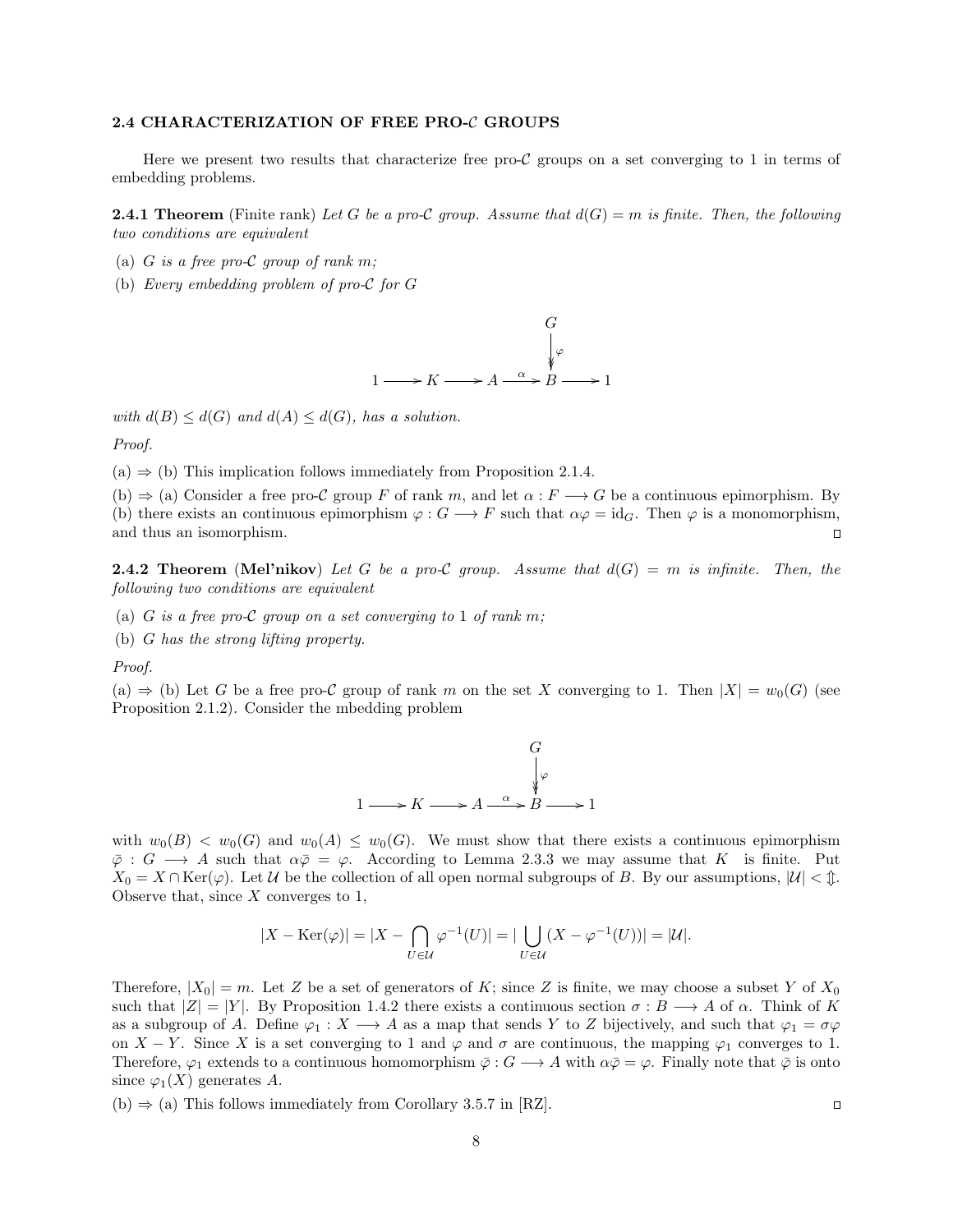Combining the theorem above with Lemma 2.3.3, we get the following characterization of free pro- $\mathcal{C}$ groups of infinite countable rank.

**2.4.3 Corollary (Iwasawa)** Let C be a formation of finite groups and let G be a pro-C group with  $w_0(G)$  =  $\aleph_0$ . Then G is a free pro-C group on a countably infinite set converging to 1 if and only if every embedding problem of pro-C groups of the form



has a solution whenever A is finite.

# 2.5 FREE PRO-C GROUPS ON PROFINITE SPACES

Let F be the free pro-C on the set Y, as described in Definition 2.2.2, and let  $\iota: Y \to F$  be the canonical map. If the class C contains at least one nontrivial group, it easily follows that  $\iota$  is injective: if  $x \neq y$  in Y, choose  $G \in \mathcal{C}$  and  $\varphi : Y \to G$  to be such that  $\varphi(x) \neq \varphi(y)$ . Then the corresponding homomorphism  $\overline{\varphi}: F \to G$  with  $\overline{\varphi} \iota = \varphi$ , forces  $\iota(x) \neq \iota(y)$ .

One identifies Y with its image in F, and then the closure  $\overline{Y}$  of Y in F is just  $X = Y \cup \{1\}$ , the onepoint compactification of the discrete set Y. These considerations motivate the following apparently more general definition. First some terminology: A pointed topological space  $(X, *)$  is a topological space X with a distinguished point  $* \in X$ . A profinite group G can be thought of as a pointed space whose distinguished point is the neutral element 1. A map of pointed spaces is a continuous map that preserves distinguished points.

#### 2.5.1 Definition

Let  $(X, *)$  be a pointed profinite space. A pro-C group  $F = F(X, *)$  together with a map  $\iota: X \to F$ of pointed spaces is called a *free pro-C group* on the pointed space  $(X, *)$  if it satisfies following universal property: if  $\varphi: X \to G$  is any continuous map of pointed spaces into a pro-C group G, then there exists a unique continuous homomorphism  $\overline{\varphi}$ :  $F \to G$  such that the diagram



commutes.

We say that  $(X, *)$  is a basis for F.

Note that profinite space  $X$  can be thought naturally as a pointed space by adding to it an isolated point:  $X \cup \{*\}$ . Then we denote the corresponding free pro-C group  $F(X \cup \{*\}, *)$  by  $F(X)$ , which satisfies an obvious universal property as above, but where the maps are not anymore maps of pointed spaces.

These more general free pro-C groups are often very useful when trying to describe the subgroup structure of (normal) subgroups of a free pro-C group (see Chapters 3 and 8 in [RZ]). For example, if  $F = F(x, y)$ is the free profinite group of rank 2, then the closed normal subgroup of  $F$  generated by x can be easily described as a free profinite on a space homeomorphic to  $Z$ .

However  $F = F(X, *)$  can always be described as a free pro-C on a set in the sense of Definition 2.2.2, although there is no canonical procedure to find a basis converging to 1 for  $F$ . See Proposition 3.5.12 and Theorem 3.5.13 in [RZ].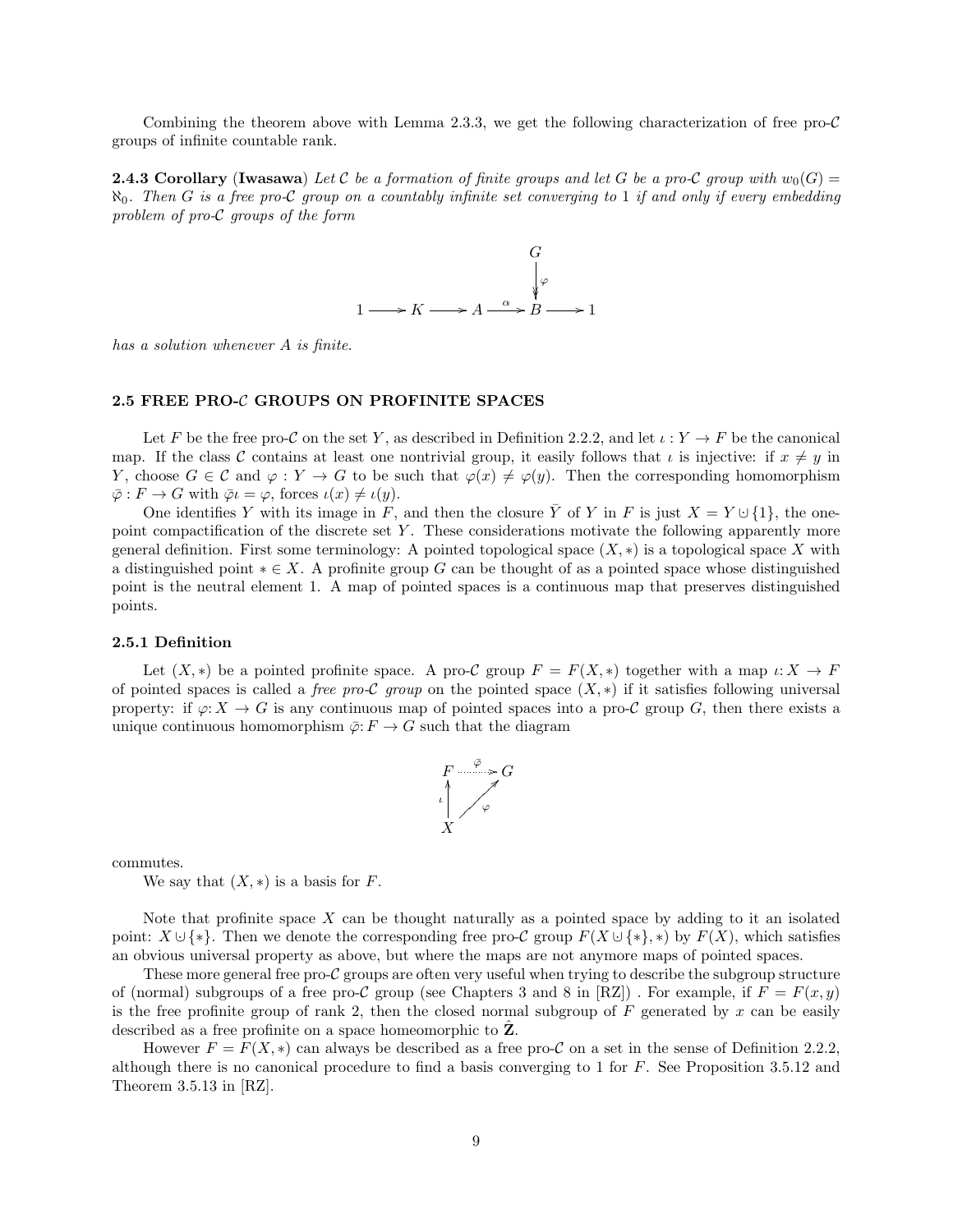#### 2.6 OPEN SUBGROUPS OF FREE PRO-C GROUPS

It is well-known that subgroups of abstract free groups are free. In contrast it is obvious that closed subgroups of a free pro-C group need not be free pro-C in general: for example, **Z** is free profinite, but its p-Sylow subgroup  $\mathbf{Z}_p$  is not. However one has the following general result.

First we recall the concept of Schreier transversal. Let  $\Phi = \Phi(Y)$  be an an abstract free group on a basis Y and let  $\Delta$  be a subgroup of  $\Phi$ . Let T be a right transversal of  $\Delta$  in  $\Phi$  (i.e., a set of representatives of the right cosets of  $\Delta$  in  $\Phi$ ). One says that T is a *Schreier transversal* if it closed under taking prefixes (and in particular contains the empty word): if  $y_1, \ldots, y_n \in Y \cup Y^{-1}$  and  $y_1 \cdots y_i \cdots y_n \in T$  is a word in reduced form, then  $y_1 \cdots y_i \in T$ , for all  $i = 0, \ldots, n - 1$ . The existence of Schreier transversals is a standard exercise in Zorn's Lemma.

In the next result we assume that the variety of finite groups  $\mathcal C$  is 'closed under extensions', i.e., if  $1 \to K \to G \to H \to 1$  is an exact sequence of groups and  $K, H \in \mathcal{C}$ , then  $G \in \mathcal{C}$ . For example, C could be the class of all finite groups, or all finite solvable groups, or, for a fixed prime  $p$ , all finite  $p$ -groups.

**2.6.1 Theorem** Open subgroups of free pro-C groups are free pro-C. More precisely, let F be a free pro-C group on a profinite pointed space  $(X, *)$  and let H be an open subgroup of F. Let  $\Phi$  be the free abstract group on  $Y = X - \{*\}$  and let T be a Schreier transversal for  $H \cap \Phi$  in  $\Phi$ . Define

$$
B = \{ tx(\overline{tx})^{-1} \mid (t, x) \in T \times X \}.
$$

Then  $1 \in B$ , B is a profinite space and H is a free pro-C on the pointed space  $(B, 1)$ .

In [RZ] one can find two different proofs of this theorem. The first one (cf. Section 3.6) depends on the corresponding result for abstract free groups. The second one (cf. Appendix D.2) is better and more elementary: it is based on wreath products and it is done from scratch [in fact this method also gives a proof for the corresponding result in abstract groups: The Nielsen-Schreier theorem].

# 2.7 FREE PRODUCTS OF PRO-C GROUPS

Let G be a proC group and let  $\{G_\alpha \mid \alpha \in A\}$  be a collection of pro-C groups indexed by a set A. For each  $\alpha \in A$ , let  $\iota_{\alpha}: G_{\alpha} \longrightarrow G$  be a continuous homomorphism. One says that the family  $\{\iota_{\alpha} \mid \alpha \in A\}$ is *convergent* if whenever U is an open neighborhood of 1 in  $G$ , then U contains all but a finite number of the images  $\iota_{\alpha}(G_{\alpha})$ . We say that G together with the  $\iota_{\alpha}$  is the free pro-C product of the groups  $G_{\alpha}$  if the following universal property is satisfied: whenever  $\{\lambda_{\alpha}: G_{\alpha} \longrightarrow K \mid \alpha \in A\}$  is a convergent family of continuous homomorphisms into a pro-C group  $K$ , then there exists a unique continuous homomorphism  $\lambda: G \longrightarrow K$  such that



commutes, for all  $\alpha \in A$ . One easily sees that if such a free product exists, then the maps  $\iota_{\alpha}$  are injections. We denote such a free pro- $\mathcal C$  product again by

$$
G=\coprod_{\alpha\in A}{}^rG_\alpha.
$$

Free pro-C products exist and are unique. To construct the free pro-C product G one proceeds as follows: let

$$
G^{abs} = \mathbf{\bigstar}_{\alpha \in A} G_{\alpha}
$$